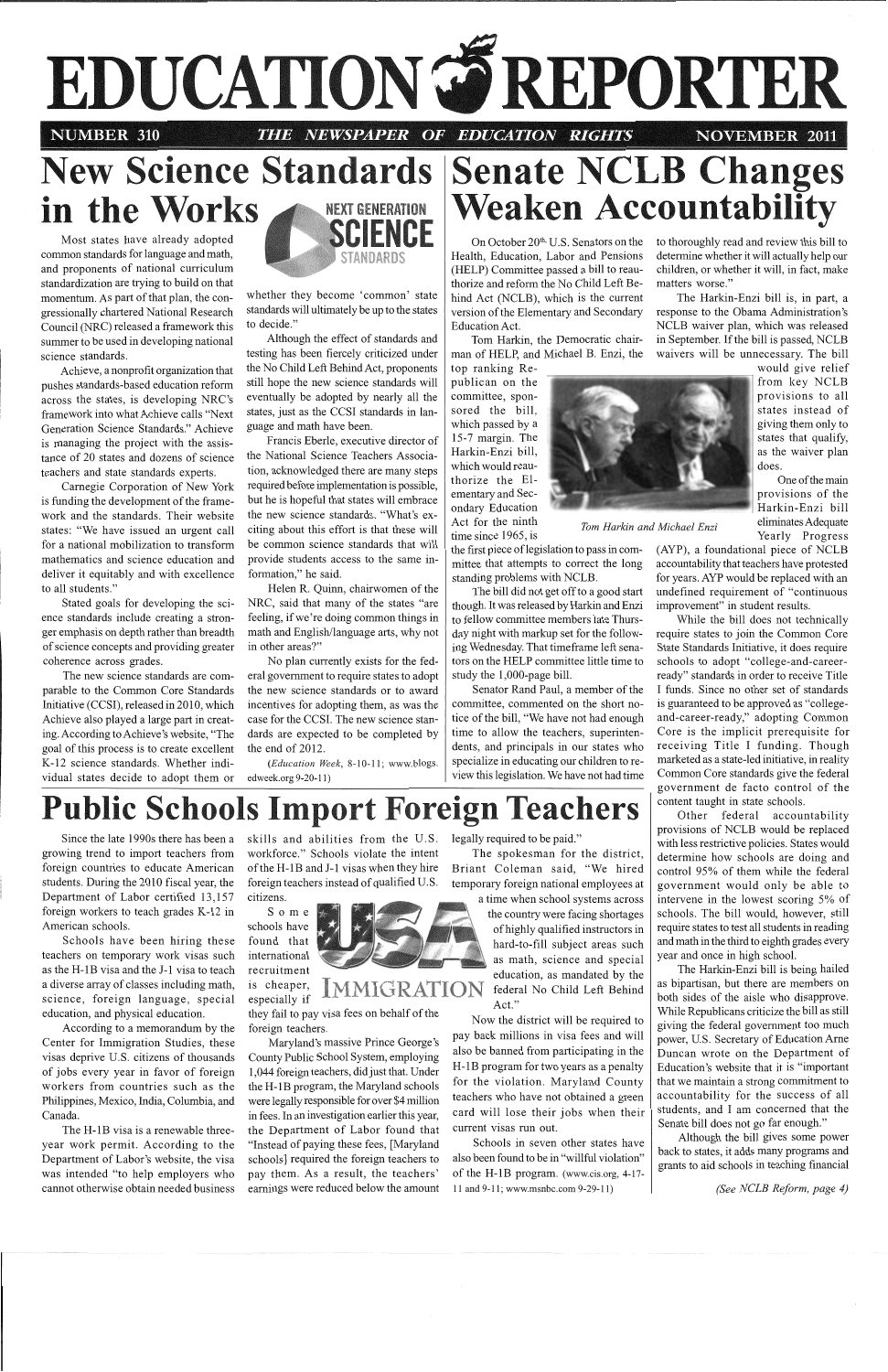

Just more than a third of 4<sup>th</sup>- and 8<sup>th</sup>-grade students are proficient in reading, based on the results of the 2011 National Assessment of Educational Progress, often called the nation's report card. Math results were slightly better, with  $40\%$  of  $4<sup>th</sup>$ graders and 35% of 8th -graders achieving a score of proficient on the exam. *(Associated Press,* 11-1-11)

**Community** college **dropouts** cost federal, state and local taxpayers **nearly** \$4 billion over a **five-year period, according** to a study by the American Institutes for Research. The study looked only at first-year, first-time, credential-seeking students; the cost of dropouts is even higher if part-time students and other sources of government funding are included. The amount of taxpayer money wasted on students who don't graduate increased by 35% over the five-year period from 2004 to 2009, according to the report. (www.air.org, 10-20-11)

The Portland, Oregon school board unanimously adopted a measure that will allow anti-war activists to staff recruiting tables right alongside military recruiters in schools. Lt. Col. Cary Miller, head of Oregon Anny National Guard recruiting, said the military has so little access to Portland high school students that concerns about over-the-top recruiting tactics are unfounded. He said his recruiters have been forced to reach teens indirectly by sponsoring basketball tournaments and staffing booths at local festivals. (www.OregonLive.com, 10-23-11)

*Tfeb site:* http://www.eagleforum.org *E-mail:* education@eagleforum.org

### **ollege Textboo Radical Feminist A**  eveais : naa

Public school teachers receive 52% more compensation than their skills would garner in the private sector, according to a report from the American Enterprise Institute. Jason Richwine, study co-author and senior policy analyst at the Heritage Foundation, said other studies that claim teachers are underpaid compared to workers with equivalent education don't take into account the lower average SAT and GRE scores of teachers or the fact that the education major itself is less rigorous than other degrees. (www.EdWeek.org, 11-2-11)

*Education Reporter (ISSN 0887- 0608) is published monthly by Eagle Forum Education & Legal Defense Fund with editorial offices at 7800 Bonhomme Ave., St. Louis, MO 63105, (314) 721-1213, fax (314) 721-3373. Editor: Kim Andrews,· Staff Writer:* C. *Lauren Keel. The views expressed in this newsletter are those of the persons quoted and should not be attributed to Eagle Forum Education & Legal Defense Fund. Annual subscription \$25. Back issues available* @ *\$2. Periodicals postage paid at Alton, Illinois.* 

Has radical feminism permeated institutions of higher education to the point of unconditional acceptance? In some college courses the controversial social and political agendas of feminism are being unashamedly pushed, while opposing viewpoints are censored.

> with their physical sex." According to her, "A chromosomal, hormonal and genital male (or female) may emerge with a female (or male) gender identity."

The University of Missouri-St. Louis has just such a course called "Women and Gender Studies." The university website reveals that the instructor of this course, Kathleen Nigro, Ph.D., also teaches a course called "Feminism and Witchcraft." The textbook that Dr. Nigro chose for **Smart Parenting,** Smarter Kids, David Walsh, Ph.D., Free Press 2011, 292 pages, \$25. Can parents re-

ally raise their kids' IQ? Scientists now , component of  $IQ$  is



the women and

gender studies course is called, *Women's Voices, Feminist Visions: Classic and Contemporary Readings,* 5th Edition, by Susan M. Shaw and

Janet Lee (McGraw-Hill, 2011).

This textbook is not an impartial discussion of women's issues, but a survey of the accomplishments of feminism and its future goals. The essays and readings the authors chose to include in the text show the extent of their bias against conservative family values.

### Feminism

In an attempt to explain why feminism plays such a large role in a course on women's studies, the authors assert that women have feminism to thank for their modem way of life. They simplistically and inaccurately credit feminism with giving women the right to vote, the ability to work outside the home, go to college, and play sports.

"A Day Without Feminism," an essay by Jennifer Baumgardner and Amy Richards, sets forth a typical woman's life in 1970, in which familial norms and societal protections of women are presented as unacceptable horrors of inequality. The view that feminism saved women from unspeakable oppression remains unchallenged throughout the book.

Another article, "Still Needing the F Word," by Anna Quindlen, explains the work feminism has left to do in liberating women. Apparently, even though feminism has done so much for them, women today may feel pressure to perform to men's standards in the workplace even more than they did as housewives.

The authors claim that being male is a privileged status, just as being white or heterosexual. Students are encouraged to recognize that these "privileges" exist, understand how privileged classes suppress non-privileged people, and accept responsibility for the problem.

#### Sexuality

The authors assert that gender is much more complicated than was traditionally taught. In their worldview, the roles of male or female are merely learned behaviors people act out to conform to social constraints. True gender has more to do with the way you feel about yourself than your assigned gender at birth. The authors encourage students to take action on the issue by cross-dressing for a day, or by looking for ways masculinity is valued over femininity on their campus.



In "The Five Sexes Revisited," by

Anne Fausto-Sterling, students learn that the oversimplified classification of male or female is out of touch with reality and that some people, like transsexuals, "have an emotional gender at odds

Fausto-Sterling even suggests that gender should be removed from official documents such as driver's licenses to protect transgender rights. There is no suggestion that ignoring objective gender may be detrimental to society or to genderconfused individuals.

> Bi-sexuality and trans-sexuality are *(See College Textbook, page 4)*





only 50% at most, providing parents with a tremendous opportunity to help kids develop their intelligence to its greatest potential.

In *Smart Parenting, Smarter Kids,*  licensed psychologist David Walsh translates the latest in brain science into practical advice parents can use to help their kids thrive from the prenatal stage to the teenage years.

There are two major things parents can do for children up to age three to give them the best possible start, according to Dr. Walsh. First, parents should nurture a warm, supportive, and caring relationship with their child. Second, parents should talk to young children as much as possible. Those interactions provide the connections between sounds and words that young brains need to form the building blocks necessary for speaking and reading. "It's parents and caregivers spending time interacting with kids in the real world that really helps kids grow better brains," explains Dr. Walsh.

As kids get older, one of most important things parents can do is teach them the importance of hard work, persistence, and patience. As it turns out, the skills of self-discipline and self-management are twice as important as intelligence in predicting school success.

Walsh also advises parents to praise their kids for working hard rather than telling them they are smart. Why? Studies have shown that kids who are told they are hard workers tend to choose more challenging tasks, which they learn and grow from. In contrast, kids who are told they are smart choose easier tasks to avoid possible failure and losing their status as a "smart" kid.

What about a kid who can spend hours playing a video game but can't stick with his math homework for 10 minutes? Playing video games requires only reactive attention, which responds to stimuli such as movement or emotion automatically and instinctively. In contrast, "focused attention" is activated only when we *decide* to pay attention. This part of the brain is necessary to learn things that aren't naturally stimulating, like second-grade reading skills or college-level physics. Developing focused attention requires lots of practice, and Walsh suggests numerous ways parents can encourage that skill. Each chapter includes a helpful list of parenting tips and strategies on matters including stress, play, exercise, technology and emotional intelligence.

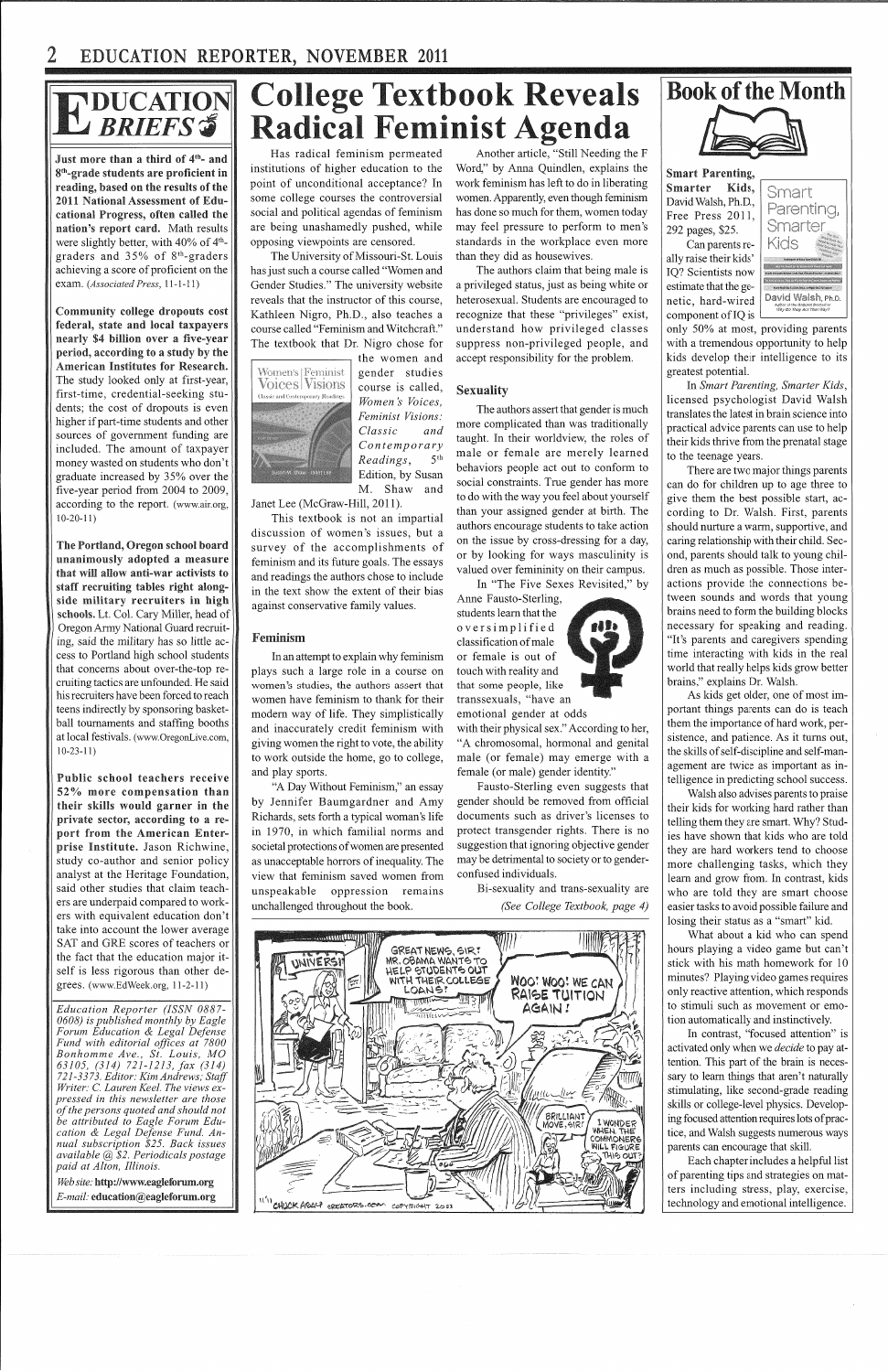### by Jane **Robbins**

Presidential candidates in the 2012 election must be prepared to protect the interests of parents and children nationwide by rolling back the progressive education agenda and returning to the states their constitutional power to make decisions about education.

The federal government's most extensive foray into control of education, No Child Left Behind, is a failure. Not only has it had little effect on educational outcomes, but it is widely despised by administrators, teachers, parents, and students. This general disgust with the status quo has created an opportunity for President Obama and Secretary of Education Arne Duncan to push a "reform" agenda that pays lip service to the concept of local and parental control but that actually promotes classic "progressive" policies. To protect our constitutional values and the rights of parents to exercise final authority over their children's education, this progressive agenda must be stopped.

The Tenth Amendment to the Constitution reserves to the states all powers not delegated to the federal government. For most of our nation's history, education was considered preeminent among those reserved powers, and for good reason. Teaching and learning are quintessentially local activities  $-$  the thought never would have occurred to our founders that a bureaucrat in Washington is more capable than parents or teachers of creating an educational plan appropriate for an individual child.

But President Obama seems to reject America's founding principles and embraces instead the belief that people must be managed, for the good of the country,

by elites in government and other institutions. This was the philosophy of the early- $20<sup>th</sup>$ -century progressives, and it is pervasive in the Obama administration. A prime example is the complete transformation of the American health-care system in

a manner that has proven to be ill-founded everywhere it has been tried.

The progressive view of health care that the system should be managed by "experts" for the good of the economy and society in general - is identical to the progressive view of education: the education of children is simply too important to be left, as the Founders intended, to parents, localities, and the states. This view is far more entrenched than most people realize. The progressive agenda threatens our constitutional system and parents' right to transmit their values to their children through education. It is an ongoing effort that predates the Obama administration and has been infiltrating American culture for decades. With a renewed effort in the current administration, it is no exaggeration to say that we are now at a critical point in the battle for

# *Empower Parents:* **Restore the Constitution**  • **by Returning Educational** Policy **to the States**

#### the soul of America.

Progressive educators have long advocated sweeping national control of education. One prominent progressive reformist, Marc Tucker of the National Center on Education and the Economy (NCEE), fleshed out this view in a nowfamous letter he wrote to Hillary Clinton (then a member of NCEE's Board of Trustees) shortly after the 1992 election. Tucker laid out his vision, which, to conservatives, describes a dystopia of authoritarian control: "remold the entire American system for human resources development . . . [into a] seamless system of unending skill development that begins in the home with the very young and continues through school, postsecondary education and the workplace." Beginning with the creation of national standards of curricula and assessment, and then solidifying control of education from preschool through the workforce, this vision is being implemented by the Obama Department of Education (DOE).

The first step in this process is the imposition on the states of common educational content standards, so that every child in every locality will be taught content decided upon by "experts" affiliated with the federal government and special interests. Presidential efforts to develop such "voluntary" national standards in the 1990s collapsed under scrutiny, so this time around, the "common standards" advocates have realized the political necessity of presenting standards as generated by the states, not the federal government.

The result is the Common Core Standards (CCS), created and propagated under the auspices of the National Governors Association, with tens of millions of dollars

> in funding from the Gates Foundation and other corporate interests. The Obama DOE is determined to force these standards on all the states - not by direct diktat, which is forbidden by federal statute, but by showering federal funds on states that adopt the standards and

withholding, and threatening to withhold, funds from those that balk. Not surprisingly, most states have fallen in line. And because the deadline for deciding on the CCS was carefully timed by DOE to fall when most state legislatures were not in session, the decision had to be made, in most cases, by state education officials without input from the people's representatives in the legislature. So much for parental control, or even parental notification. CCS currently encompasses only English language arts and mathematics but in time will include science, history, and other subjects. But even these current standards have been criticized as deeply flawed: the math standards would put U.S. students two years behind students in other high-performing countries, and the language-arts curriculum radically departs from traditional literature, steeped

in the classics, that equips young minds to appreciate and follow in the footsteps of the citizen-leaders who founded our country.

The DOE is also pumping money into developing assessments that will track the CCS. By the time these tests are final-

ized, probably in 2014, and the additional standards are imposed, states will find themselves locked into a rigid educational scheme that most legislatures never approved. Additionally, given the makeup

and philosophy of the federal bureaucrats who will oversee the system, and their alliances with interest groups pushing radical agendas such as (to cite only one example) complete normalization of LGBT activity, the danger is very real that parents will see their children taught principles in conflict with their own. This is what inevitably happens when local control, as envisioned by the Founders, gives way to national control influenced by special interests.

Curriculum standards are only one aspect of the progressive effort to control education for the good of a managed national economy. Other activity by DOE reveals an intent to expand the concept of "education" to permit government oversight and tracking of a multitude of human endeavors, from cradle to grave, that might affect the national economy.

This intent is reflected in DOE's recently proposed amendments to the Family and Educational Rights and Privacy Act of 1974 (FERPA), a statute that strictly limits the dissemination of a student's Personally Identifiable Information (PII). For example, the amendments would redefine "education program" under FERPA to include any program that could marginally be considered "educational," even if not conducted by an educational authority such as a public school or college. This radical change would allow nonconsensual access to PII compiled as part of practically any program, whether truly educational or otherwise.

It gets worse. DOE proposes to allow transmission of students' PII-without parental consent - to any governmental or private entity designated by DOE and others as an "authorized representative." If this amendment takes effect, DOE could share a student's PII with, for example, the Departments of Health and Human Services (HHS) and Labor (DOL). The student's parents would have no right to object; indeed, they would probably never know that such disclosure had occurred. HHS and DOL then would have access to all manner of personal data that would be invaluable in managing a planned economy. What kinds of personal data might be included? According to the National Data Education Model, a myriad of information such as blood type, health-care history, birthmarks, family income range, and family voting status would be available. And DOE is encouraging and lavishly funding

the development of statewide longitudinal data systems intended "to capture, analyze, and use student data *from preschool to high school, college, and the workforce."* Imagine how a progressive statist, armed with such technology and information, could manage a society for

the good of its grateful



In its proposed rulemaking, DOE asserts that "there is no reason why a State health and human services or labor department. .. should be precluded from... receiving non-consensual dis-

closures of [PII] to link education, workforce, health, family services, and other data" for the purpose of auditing or evaluating education programs. But there is reason, not least that it runs counter to our founding principles that aimed to protect privacy, limit government intrusion, and allow for local autonomy. The American Association of Collegiate Registrars andAdmissions Officers, which is expert on FERPA compliance, describes this proposal as "a very radical policy shift" that overturns decades of settled interpretation.

The DOE rejects even the basic requirement that it demonstrate legal authority for its data disclosure. The proposed changes would expand the government's right to disclose personal data for purposes ofresearch studies, audits, or evaluations, *without having to identify express legal authority for that action.* 

What to do? The obvious answer is to abolish the Department of Education. This is a worthy goal; there is no constitutional, and little practical, justification for DOE's existence. But given the deeply entrenched interests of the education bureaucracy, and the power of the special interests that created and continue to benefit from it, DOE may be impregnable for now. Even President Reagan, who campaigned on the issue, was unable to abolish it. Moreover, as illustrated by the willingness of leftist politicians and bureaucrats to evade the legislative process by stealth ( see the attempted rewriting of FERPA by regulation), the objectionable functions of DOE might simply be transferred to a different department, where they can be exercised with even less transparency. (The discredited Head Start program, for example, is administered by HHS rather than DOE.)

Rather than stake everything on an immediate battle to abolish DOE, a more achievable and effective course would be to enervate the agency so that it can no longer impose its will on the states. The most pressing concern at this time is to roll back DOE 's attempts to mandate acceptance of the Common Core Standards. The following steps could be taken to achieve this goal and prevent future mischief by DOE:





1) Pass federal legislation releasing states from their commitment to adopt the Common Core Standards.

*(See Restore the Constitution, page 4)*